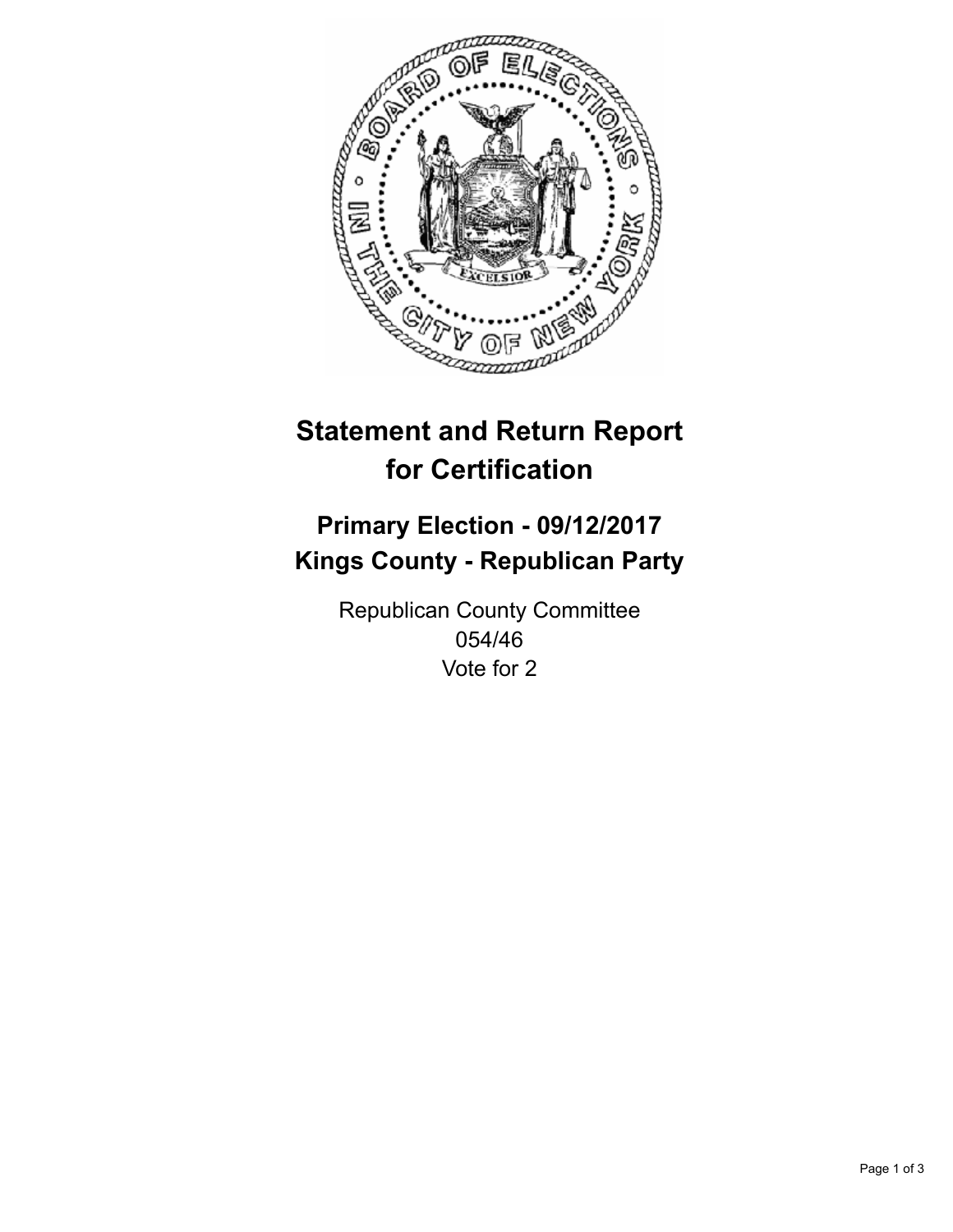

## **Assembly District 46**

| <b>PUBLIC COUNTER</b>                                    | 36       |
|----------------------------------------------------------|----------|
| <b>MANUALLY COUNTED EMERGENCY</b>                        | 0        |
| ABSENTEE / MILITARY                                      | 8        |
| AFFIDAVIT                                                | $\Omega$ |
| <b>Total Ballots</b>                                     | 44       |
| Less - Inapplicable Federal/Special Presidential Ballots | 0        |
| <b>Total Applicable Ballots</b>                          | 44       |
| <b>KATHERINE VERO</b>                                    | 13       |
| <b>JAMES LOVEJOY</b>                                     | 9        |
| LAURA J. DANIUSIS                                        | 9        |
| <b>JIMMY MAMAKAS</b>                                     | 12       |
| <b>Total Votes</b>                                       | 43       |
| Unrecorded                                               | 45       |